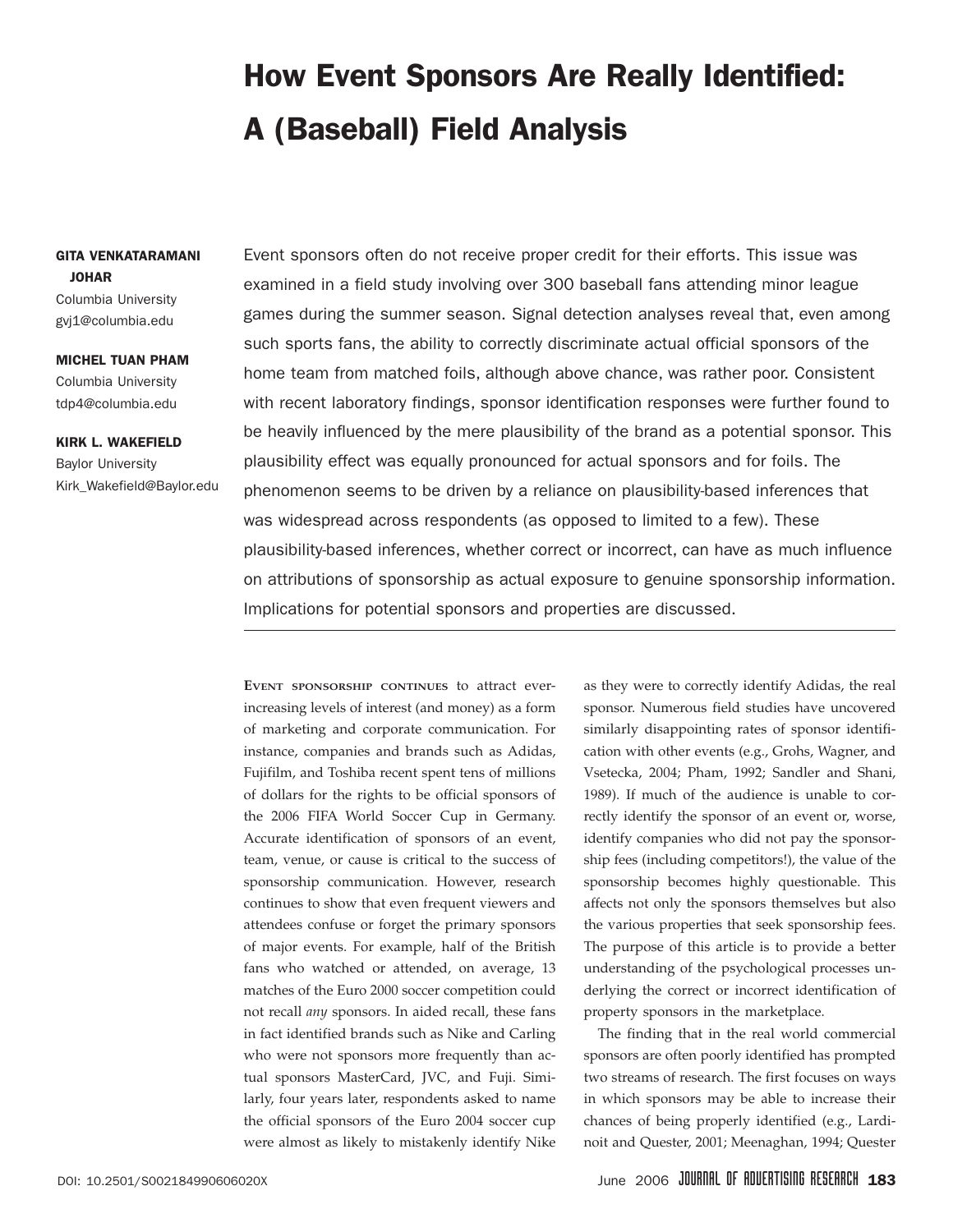and Thompson, 2001). Some studies suggest, for instance, that leveraging sponsorships via television advertising sometimes enhances the effects of sponsorship on consumer awareness and attitude (e.g., Quester and Thompson, 2001). The second stream of research has focused on understanding the psychological processes through which sponsors are identified or not identified (Johar and Pham, 1999; Pham and Johar, 1997, 2001). Recent experimental evidence suggests that sponsor identification is not driven solely by the strength of the sponsor-event associations in memory, as has been generally assumed in the industry. This is because—at least within a laboratory setting—consumers often seem to infer the sponsor's identity through some constructive processes (Johar and Pham, 1999). The goal of this article is to examine the processes underlying sponsor identification in a field experiment.

We start by justifying the premise of this article, namely that sponsor identification is a crucial issue. This premise derives from three sources—past literature on sponsorship objectives, measures of sponsorship effectiveness, and the established relationship between identification and brand equity. Past literature on sponsorship has accepted that "unless the association is made between the sponsor and the event or activity sponsored, none of the objectives reported in the literature can be achieved" (Quester, 1997b, p. 102). Based on this assumption, a number of researchers have used either recall or recognition measures to examine whether the brand is associated with the sponsored event (Cunneen and Hannen, 1993; d'Astous and Bitz, 1995; Pham, 1992; Quester, 1997a, 1997b; Shilbury and Berriman, 1996; Tripodi, Hirons, Bednall, and Sutherland, 2003). Of course, consumers are not expected to spontaneously ask themselves whether a particular brand is

the sponsor of an event (the question typically asked by these surveys). Rather, the assumption is that exposure to the brand may trigger a number of associations including the brand's sponsorship activities (if the association is well established). These associations would then lead to various positive consequences for the sponsor in terms of brand equity and possibly choice. The purpose of sponsor identification surveys is therefore to test how well the associations between the brands and the sponsored properties have been established in memory. Past literature has also assumed that, if a strong association can be created between a brand and a property, consumers who are strong supporters of the property may seek out brands that they perceive as sponsors (Quester and Farrelly, 1998). A final reason that validates the use of the event-brand association measure in the literature is that many companies engage in sponsorship with the specific objective of increasing awareness of the company and its products (Quester, 1997a; Quester and Thompson, 2001). Increasing the association between the sponsored property and the brand provides one more link to brand name retrieval and is, hence, likely to increase overall brand awareness.

A second justification for research on brand-property associations is the fact that companies as well as the popular press use these measures to evaluate sponsorship effectiveness. High levels of association are routinely accepted as indicative of successful sponsorship. For example, Quester (1997c) reports that an insurance firm heavily involved in sponsorship measured effectiveness by tracking over time the spontaneous awareness of the firm's sponsorship activities. If, as we shall discuss, consumers use educated guesses to name the property associated with a brand, then part of the accuracy in sponsor identification may arise from sources other than effective sponsorship. For example, past research has found that prominent brands that seem related to the property (e.g., Nike and soccer) are more likely to be identified as sponsors because consumers often use some plausibility heuristic in identifying sponsors (Johar and Pham, 1999; Quester, 1997a, 1997b, 1997c). Related and prominent sponsors may bask in the glow of "accurate" identification as indicated by their effectiveness surveys without realizing that sponsorship credit would have accrued to them even in the absence of actual sponsorship!

Finally and significantly, if consumers are unable to identify the sponsorship activities of a firm, they are unlikely to view the firm in terms of the desired image that is driving the sponsorship decision in the first place. A number of studies have documented that the proper identification of the sponsor with the property influence consumers attitudes toward the sponsor's brand (e.g., Gwinner and Swanson, 2003; Pham and Johar, 2001; Rifon, Choi, Trimble, and Li, 2004; Roy and Cornwell, 2004). For example, Quester (1997c) reports that the insurance company tracking study described above uncovered low awareness of activities sponsored by the firm, implying that the firm was not meeting its image objectives despite considerable expenditure. A more direct assessment of the relationship between brand-sponsor association and image enhancement comes from Quester and Thompson (2001). These researchers found that of the three companies that sponsored the 1998 Adelaide Festival of the Arts, only one company benefited in terms of image enhancement and intention of consumers to contact the company for more information. Significantly, this was also the only company to create high degrees of awareness of its sponsorship effort. Laboratory research by Pham and Johar (2001) also found that perceived sponsorship of sporting events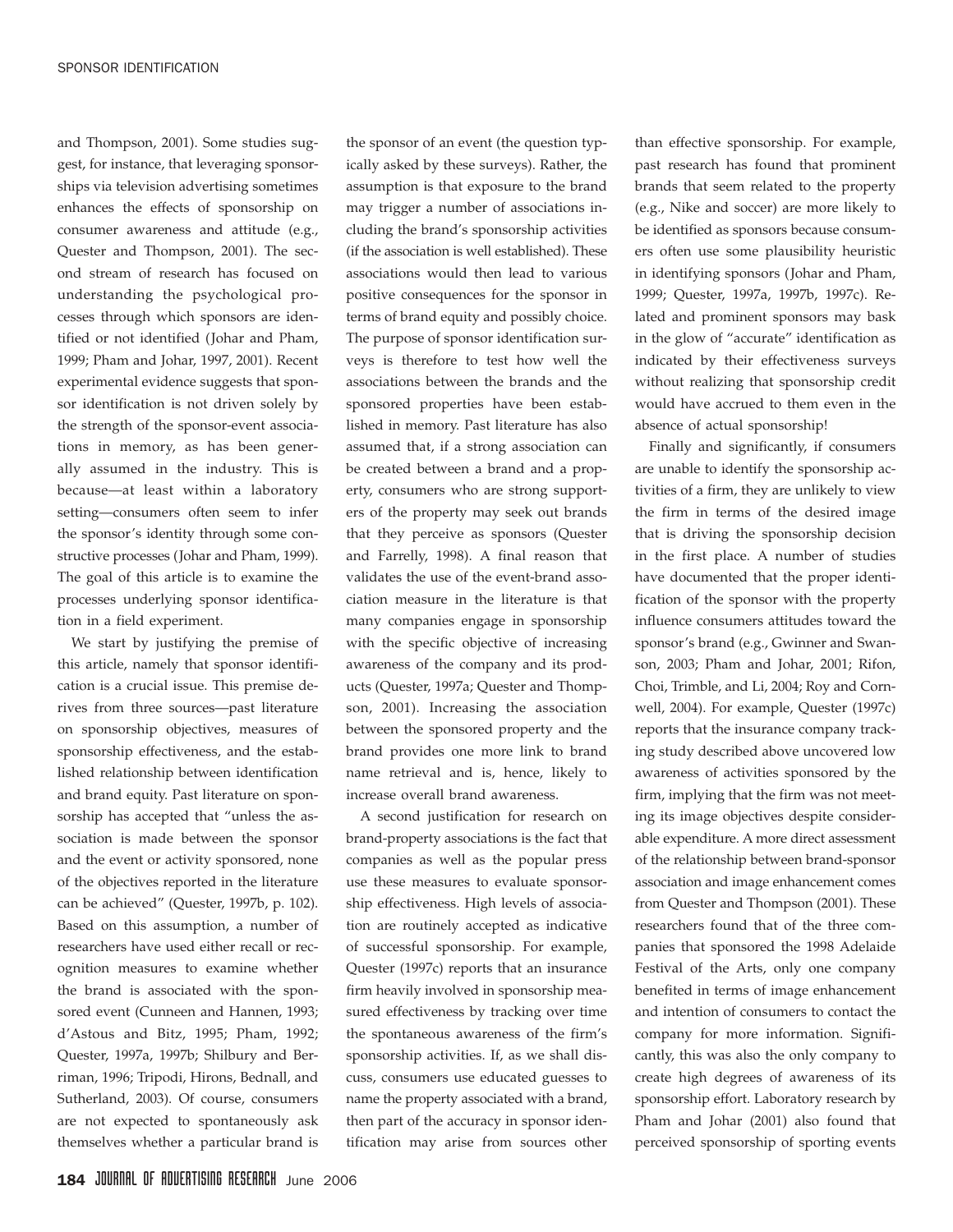Related and prominent sponsors may bask in the glow of "accurate" identification as indicated by their effectiveness surveys without realizing that sponsorship credit would have accrued to them even in the absence of actual sponsorship.

is related to increases in brand image ratings. While it is possible that sponsorship may sometimes work without creating associations but by simply creating a halo of familiarity and liking, it seems to be the case that most companies want to be credited for their sponsorship activities and expect an image payoff from such associations (Quester and Thompson, 2001). The general belief appears to be that desired benefits of improved brand liking and equity are unlikely to ensue in the absence of accurate sponsor identification. Hence, in this article, we shall focus on brand-sponsor associations as a key measure of sponsorship effectiveness. We aim to replicate and extend recent laboratory-based findings regarding the processes underlying sponsor identification in a field experiment. Below, we discuss the theoretical basis for past findings and discuss why these results need further validation in a field setting.

# PRIOR RESEARCH ON PROCESSES OF SPONSOR IDENTIFICATION

Based on a series of laboratory experiments, Johar and Pham (1999) recently suggested that three types of processes may in fact be involved when consumers are asked to identify the sponsor of an event. First, consumers may retrieve the sponsor directly from memory, which is more likely if there is a strong association between the event and the sponsor in

memory. This purely recollective process is the one generally assumed in academic and commercial research on sponsorship effectiveness. Second, consumers may engage in some quasi-random guessing, which is more likely to occur when motivation to be accurate is low (Pham and Johar, 1997). The first type of process would obviously increase the accuracy of sponsor identification, and the latter would generally decrease it, introducing a large amount of random error. A third type of process identified by Johar and Pham (1999) is a more effortful process of "educated guessing" that relies on the perceived *plausibility* that a given brand or company is a sponsor of a given property (event, venue, team, etc.). These educated guesses are more likely when memory fails and when there is sufficient motivation to be accurate (Pham and Johar, 1997, 2001). This third type of process introduces *systematic* (rather than random) error in the responses and may increase or decrease the observed rate of "correct" identification, depending on the plausibility relation between the sponsor and the property.

Two heuristics appear to be often invoked in these educated guesses (Johar and Pham, 1999; Pham and Johar, 2001). The first is called *relatedness*. Relatedness refers to whether there is a semantic association between the property whose sponsor is to be identified and the brand or company that is a potential candidate (and may or may not be the actual sponsor). For example, in consumers' minds Nike may be related to sporting events but not to performing arts and museums. Everything else being equal, consumers seem to give disproportionate credit to brands that appear related to the property compared to brands that appear unrelated (Johar and Pham, 1999; Quester and Farrelly, 1998). The second heuristic is called *prominence*. Market prominence refers to consumers' perceptions of the reputation of the company or brand due to awareness, market share, visibility, and share-of-voice (Pham and Johar, 2001). All else being equal, prominent companies or brands seem more likely to be identified as sponsors, whether they are sponsors or not, than less prominent brands (Johar and Pham, 1999; Pham and Johar, 2001; Quester, 1997c). The present study investigates whether these findings, which were observed mostly in the lab, hold in a real world field setting.

#### OBJECTIVES OF THE STUDY

With few exceptions (e.g., Quester and Thompson, 2001), previous studies on sponsor identification have relied on highly controlled but somewhat artificial laboratory experiments. These lab experiments may possibly exaggerate both people's inability to identify sponsors correctly and their reliance on heuristic processes of identification because of the nature of the stimuli and the setting. In these experiments, the stimuli were constructed in such a way that the plausibility of the various brands to be identified as sponsors versus nonsponsors (e.g., their relatedness and prominence) was very salient. However, in the field, the plausibility of a brand may not be as salient a cue in real sponsor recognition tasks. Also, the magnitude of clutter and actual number of sponsors in a field setting typically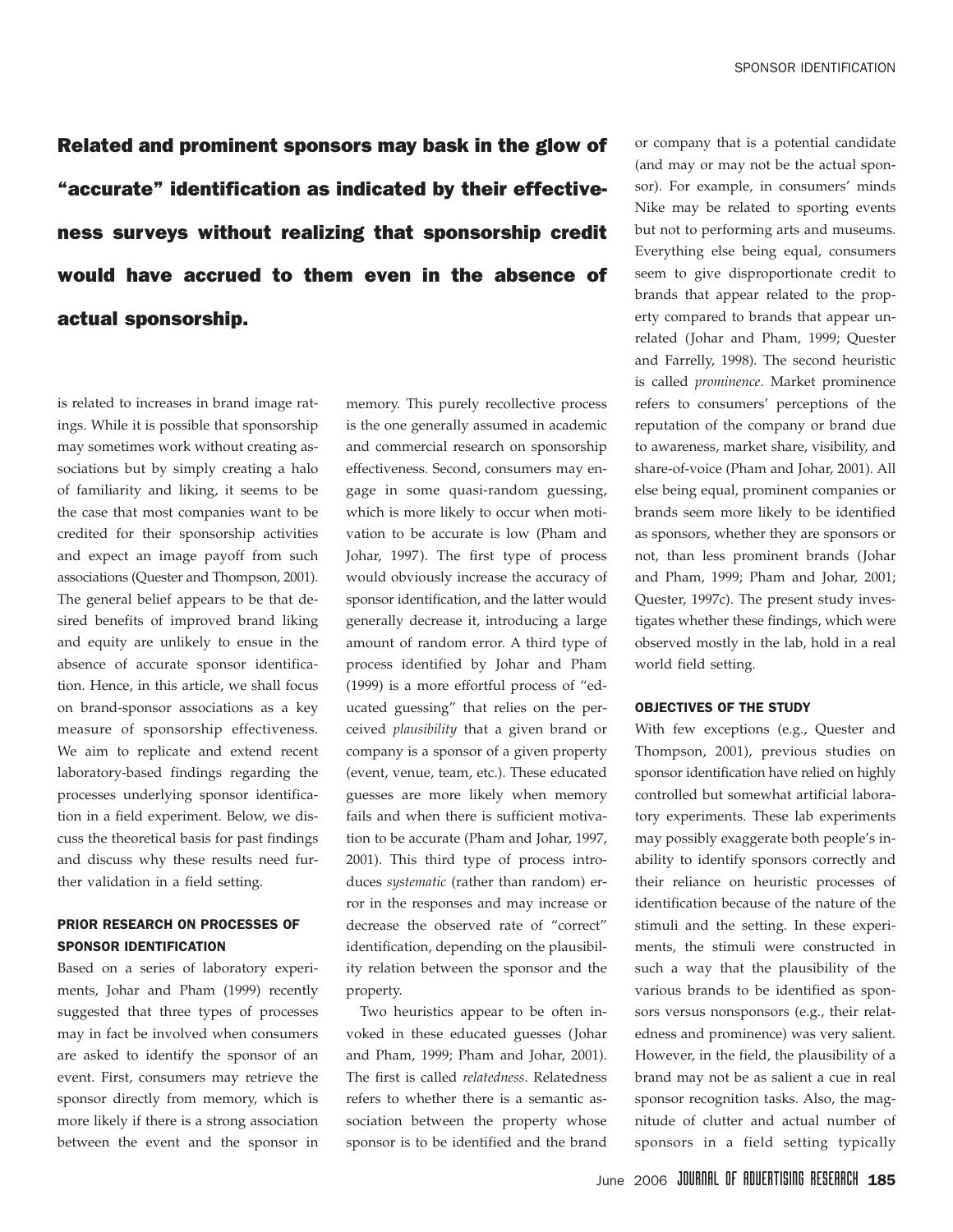exceeds that tested in laboratory studies. This factor should reduce the level of identification accuracy observed in the field compared to the lab. On the other hand, in a real world setting consumers generally have multiple opportunities to learn the sponsor-event associations, both across media and over time. In previous lab studies, these opportunities were limited. This factor would enhance the level of identification accuracy observed in the field compared to the lab. Still, we predict generally low levels of sponsor identification accuracy, in line with previous field studies (e.g., Beatty, 1998; Sandler and Shani, 1989).

Theoretically, if encoding conditions allow a strong association to be built between the sponsor and the property, a direct retrieval process should be more likely used in sponsor identification than plausibility-based inferences. This is because direct retrieval of well-encoded associations should require minimal effort and thus "win the race" against processes such as plausibility-based inferences that require some effort. In addition, retrieval of original memory traces is generally perceived to provide a more accurate response than constructive inferences (Pham and Johar, 1997). Providing field-level evidence of this proposition would provide an ecologically valid test of Pham and Johar's (1997) hypothesis that direct recollection is the default process of identification and use of heuristics occurs only when recall fails. Direct retrieval is more likely to result in an accurate identification response when the amount of exposure that the consumer has received to event-sponsor association increases. Hence, we expect that, as the number of exposures to the event (hence to its associations with the sponsors) increases, people will be more accurate in sponsor identification. Controlling for exposure, identification accuracy should also be positively

correlated with the person's level of involvement with the event (e.g., Lardinoit and Derbaix, 2001) because involvement generally heightens attention to the environment and related stimuli (e.g., Mano and Oliver, 1993). However, it is also possible that the relationship is curvilinear. Pham (1992) observed that, while moderate involvement increases attention to and memory for sponsorship information, very high involvement may decrease it. Presumably this is because sponsorship information is often only peripheral to the audience's true interest (the event itself). As a result, heightened attention to the event may sometimes come at the expense of the more peripheral sponsorship information, unless the sponsorship information is in fact central to the audience (Pham, 1992).

In addition to documenting the differences in accuracy in the laboratory versus the field, this research seeks to extend prior research by moving beyond aggregate level analyses. A major limitation of previous experimental work on the heuristics of sponsor identification is that the analyses and inferences were done primarily at the aggregate level (by comparing mean accuracy across between-subjects experimental conditions). Aggregate level analyses may sometimes be misleading, as the average response of widely different individuals may be a poor descriptor of any one individual's response (e.g., Hutchinson, Kamakura, and Lynch, 2000). This issue becomes critical in a field setting, as real world audiences of sponsored properties are likely to be much more heterogeneous than the student population typically examined in experimental work. The response aggregation of earlier experimental work leaves unanswered the question of how widespread the use of mere plausibility (e.g., relatedness or prominence) is among real world consumers. Are these heuristics (identified based on response averages) used to some extent by a large number of individuals, or instead used to a greater extent by a more limited subset of individuals? We also consider the use of combination strategies, such as retrieving the sponsor and then testing this somewhat vague recollection using plausibility as a cue (i.e., cross-checking for validity). This hypothesis-testing approach to sponsor identification has been proposed in the literature (Johar and Pham, 1999) but has not received much empirical attention.

#### **METHOD**

#### Setting, respondents, and procedure

This field study involved the Redbirds, a Minor League professional baseball team in Memphis, Tennessee. A distinctive feature of the study is that the stadium (where the sponsors were advertised) was new. It was the first season in which the team was playing in the stadium. The study was conducted inside the stadium before games played on four different Fridays and Saturdays in July and August of that first season. A total of 399 individuals who had come to attend these games were recruited using the following procedure. From the time the gates opened until the opening pitch, people entering the stadium were approached at approximately 1-minute intervals and asked if they were willing to participate in a "game" organized by the home team. They were informed that, in exchange for their participation, they would receive a small gift and a chance to win in a lottery. Those who agreed (over 90 percent of those approached) were directed to a booth near the gate, out of view of sponsor signage.

Respondents were told that the game involved identifying the sponsors of the home team. They were first asked to provide demographic information. As a measure of previous exposure to event-sponsor associations, respondents were then asked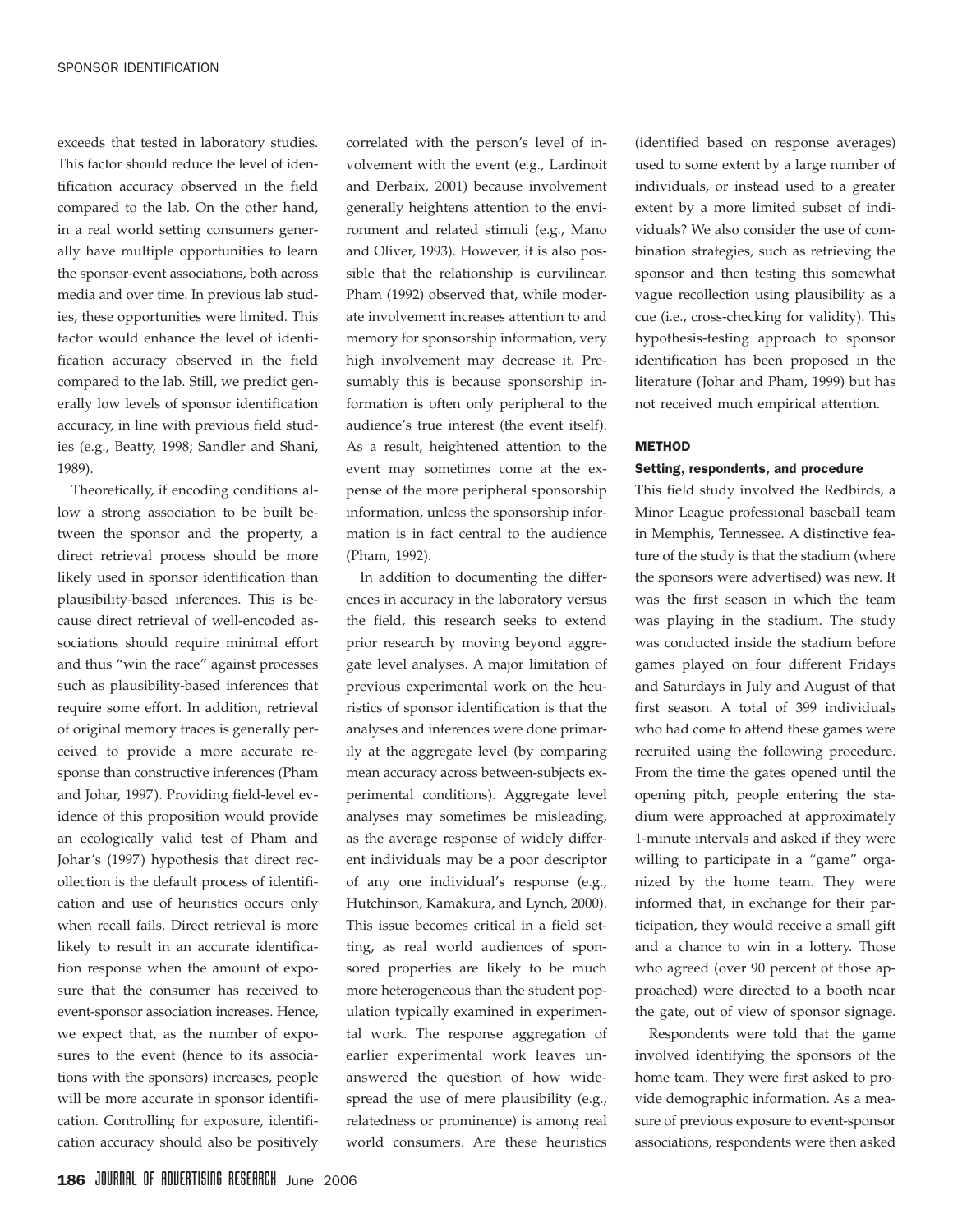to report the number of games they had attended thus far in the season. They also reported their involvement with the team on five 7-point, agree-disagree items (e.g., "I think about the [home team] all the time"; "I watch or read about the [home team] whenever I can"; Fisher and Wakefield, 1998;  $\alpha = .92$ ).

Respondents were then presented with the names of 90 local and national brands and asked to indicate, for each one of them, whether it was a sponsor of the home team. Sponsors were defined as those brands or companies whose names appear on scorecards, signage, game programs, and broadcast media. Half of the brands presented were actual sponsors of the team; the other half were not. On average, respondents completed the study in 4 minutes. Respondents' sponsor identification responses and the processes underlying these responses were then analyzed.

#### Stimuli and pretest

The stimuli brands consisted of all 45 actual sponsors of the home team (whose brand names and logos appeared on signage and scoreboards around the stadium) and 45 foil brands matched with the actual sponsor brands as follows. The 45 actual sponsors consisted of a broad range of national (e.g., Wendy's, Budweiser) and regional brands (e.g., Seessel's Grocery Store, Memphis Light Gas and Water) that varied substantially in terms of their ostensible connections to sports, baseball, and the local team. Based on several rounds of discussions among the authors and preliminary pretests with students from the same geographical areas, we generated a list of 45 foil brands that approximately matched the list of actual sponsors both in terms of the brands' prominence (e.g., Nike versus Fogdog. com Sporting Goods) and their relatedness to sports, baseball, and the local team (e.g., Louisville Slugger versus Land's End).

The combined list of 90 brands (45 actual sponsors and 45 foils) was then submitted to a more formal pretest among 125 respondents from the same geographical area. In this pretest, each brand was evaluated along three dimensions posited to influence its plausibility as a sponsor of the team: (a) the brand's perceived prominence, (b) its perceived relatedness to the baseball team, and (c) its perceived involvement in sponsorship in general. The perceived prominence of the brand was measured using two 7-point items anchored at  $1 =$  "Not known at all" to  $7 =$ "Extremely well known" and  $1 =$  "Extremely small" to  $7 =$  "Extremely large." Responses to these items were highly correlated ( $r = .98$ ) and thus averaged across items. Perceived relatedness was measured by the following question: "Given the product or services that they offer and their image, would it make sense for the following brands and companies to sponsor the Redbirds?" Responses were collected on a 7-point scale where  $1 = "Not"$ at all" and  $7 =$  "Very much." Perceived involvement in sponsorship in general was measured by the following question: "In the past, how often have you seen this brand or company associated with any type of sponsorship?" Responses were collected on a 7-point scale where  $1 =$  "Never" and  $7$  = "Very often." To avoid fatigue effects, the 90 brands were randomly divided into two sets rated by two different groups of respondents. Within each group of respondents, one subgroup evaluated the brands in terms of their perceived prominence, and another evaluated the brands in terms of their perceived relatedness and general involvement in sponsorship.

Analyses of the pretest responses revealed that, across brands, the three dimensions of plausibility as a sponsorprominence, relatedness, and general involvement with sponsorship—were highly correlated ( $\alpha$  = .91) and loaded onto a single factor (accounting for 85 percent of the variance). This high intercorrelation was especially pronounced for the actual sponsors ( $\alpha$  = .97; single factor variance  $= 92$  percent), but was also true for the foil brands ( $\alpha$  = .85; single factor variance  $= 77$  percent). Therefore, a single index of each brand's plausibility as a sponsor was computed by taking its average score on perceived prominence, relatedness, and general involvement. [Our original intention was to examine each dimension of plausibility of as a sponsor (i.e., prominence, relatedness, general involvement in sponsorship) separately. Unfortunately, this high intercorrelation, beyond our control for the actual sponsor brands, made this more fine-grained analysis infeasible.]

On average, the foil brands had a level of plausibility  $(M = 4.35)$  comparable to that of the actual sponsor brands (*M* 3.97;  $F(1, 88) = 1.79$ ,  $p > .18$ ). The two sets of brands also had comparable levels of variability in terms of judged plausibility (std<sub>actual sponsors</sub>  $= 1.44$ ; std<sub>foils</sub>  $= 1.23$ ). Therefore, the two sets of brands can be considered approximately matched in terms of plausibility as sponsors.

#### RESULTS

#### Preliminary analyses

A number of respondents failed to complete a substantial part of the test, raising issues about the quality of their data. We thus restricted our analyses to those respondents who answered at least 70 of the 90 identification questions, resulting in 316 effective respondents (79.2 percent of the total sample). The results about to be described are therefore likely to reflect an *upper bound* with respect to people's true ability to identify sponsors correctly. These respondents were 56 percent male,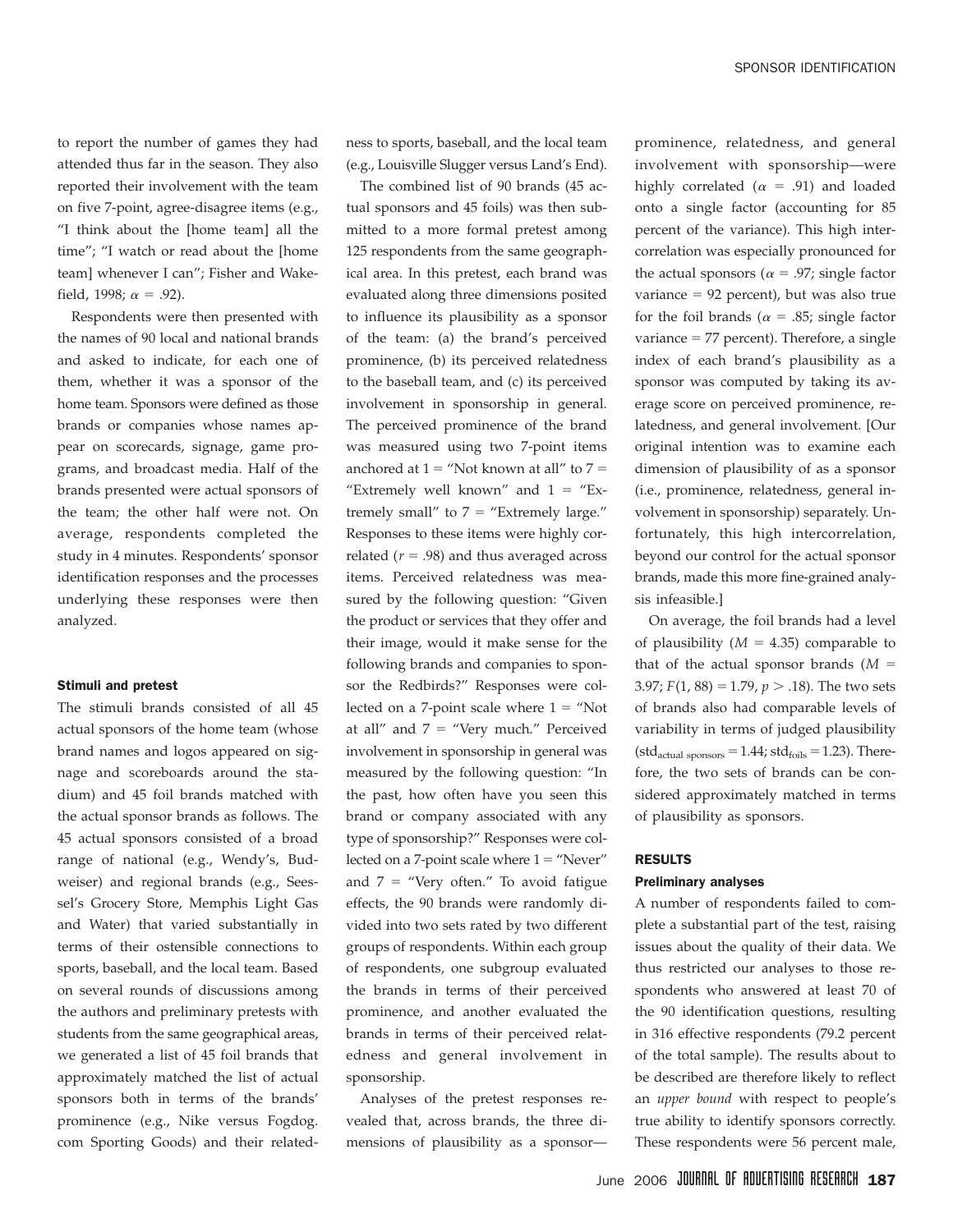with a median reported age of 37 and a median household income of \$65,000– \$80,000. Most respondents (84 percent) declared having at least some college-level education, with 52 percent declaring a bachelor's degree or higher. The median number of games attended thus far in the season was four. The average self-reported involvement with the team was moderately high  $(M = 4.65$  on a 7-point scale).

The results are organized in three sections. The first section provides a signal detection analysis of respondents' sponsor identification accuracy and its predictors. The second section presents an aggregate, brand-level analysis of the influence of mere plausibility on the likelihood of identification. The third section presents an individual-level analysis of respondents' reliance on plausibility as a heuristic of sponsor identification.

#### Identification accuracy

The respondents' ability to identify the actual sponsors of the team can be examined from a signal-detection perspective (Green and Swets, 1996). Each respondent was asked to provide 90 "sponsor/not a sponsor" responses, half of which involving actual sponsoring brands, the other half involving foils. Four types of responses were therefore possible: (a) the correct identification of an actual sponsor as a "sponsor" (a "hit"), (b) the incorrect identification of an actual sponsor as "not a sponsor" (a "miss"), (c) the correct identification of a foil as "not a sponsor" (a "correct rejection"), and (d) the incorrect identification of a foil as a "sponsor" (a "false alarm"). Each respondent's performance can thus be summarized by two statistics: (1) a hit rate (of the 45 brands that were actual sponsors, what percentage did the respondent correctly identify as "sponsors"?) and (2) a false-alarm rate (of the 45 brands that were foils, what percentage did the respondent mistakenly identify as "sponsors"?). The identification accuracy results are summarized in Table 1.

On average, respondents were able to correctly identify ("hit") 57 percent of the actual sponsors (a "miss" rate of 43 percent) and correctly reject 60 percent of the foils (a "false alarm" rate of 40 percent). Therefore, respondents had a comparable ability to correctly identify actual sponsors and correctly reject foils. This ability, however, can be described as modest at best. The average *d*' statistic across respondents was 0.55, indicating that the mean "signal intensity" of the actual sponsors was only 0.55 standard deviations above that of the foils. The average *a*' statistic—a measure of the degree to which the proportion of hits exceeds the proportion of false alarms, ranging between .50 (zero discrimination) and 1.00 (perfect) discrimination—was .64. The distribution of "hits" and "false alarms" across respondents (i.e., the "receiver operating characteristic" graph across respondents) is depicted in Figure 1. As can be seen from this figure, even though most respondents had more hits than false alarms, on

# TABLE 1

# Identification Accuracy Means and Predictors

|                                           |             | <b>Standardized Regression Coefficients</b><br>(Standard Errors) |                          |                                    |       |
|-------------------------------------------|-------------|------------------------------------------------------------------|--------------------------|------------------------------------|-------|
| <b>Indices of Identification Accuracy</b> | <b>Mean</b> | <b>Education</b><br>Level                                        | Involvement<br>with Team | Number of<br><b>Games Attended</b> | $R^2$ |
| Hit rate                                  | 57%         | 0.085<br>(0.061)                                                 | 0.078<br>(0.061)         | $0.233***$<br>(0.058)              | .074  |
| False alarm rate                          | 40%         | $-0.130*$<br>(0.061)                                             | $-0.011$<br>(0.062)      | $-0.158**$<br>(0.059)              | .041  |
| d'                                        | 0.55        | $0.199***$<br>(0.055)                                            | $0.157**$<br>(0.055)     | $0.410***$<br>(0.052)              | .253  |
| a'                                        | .64         | $0.236***$<br>(0.055)                                            | $0.123*$<br>(0.056)      | $0.367***$<br>(0.053)              | .221  |
| Accuracy corrected for guessing           | 23%         | $0.222***$<br>(0.056)                                            | $0.115*$<br>(0.056)      | $0.382***$<br>(0.053)              | .221  |

*\*Significant at p .05; \*\* significant at p .01; \*\*\* significant at p .001.*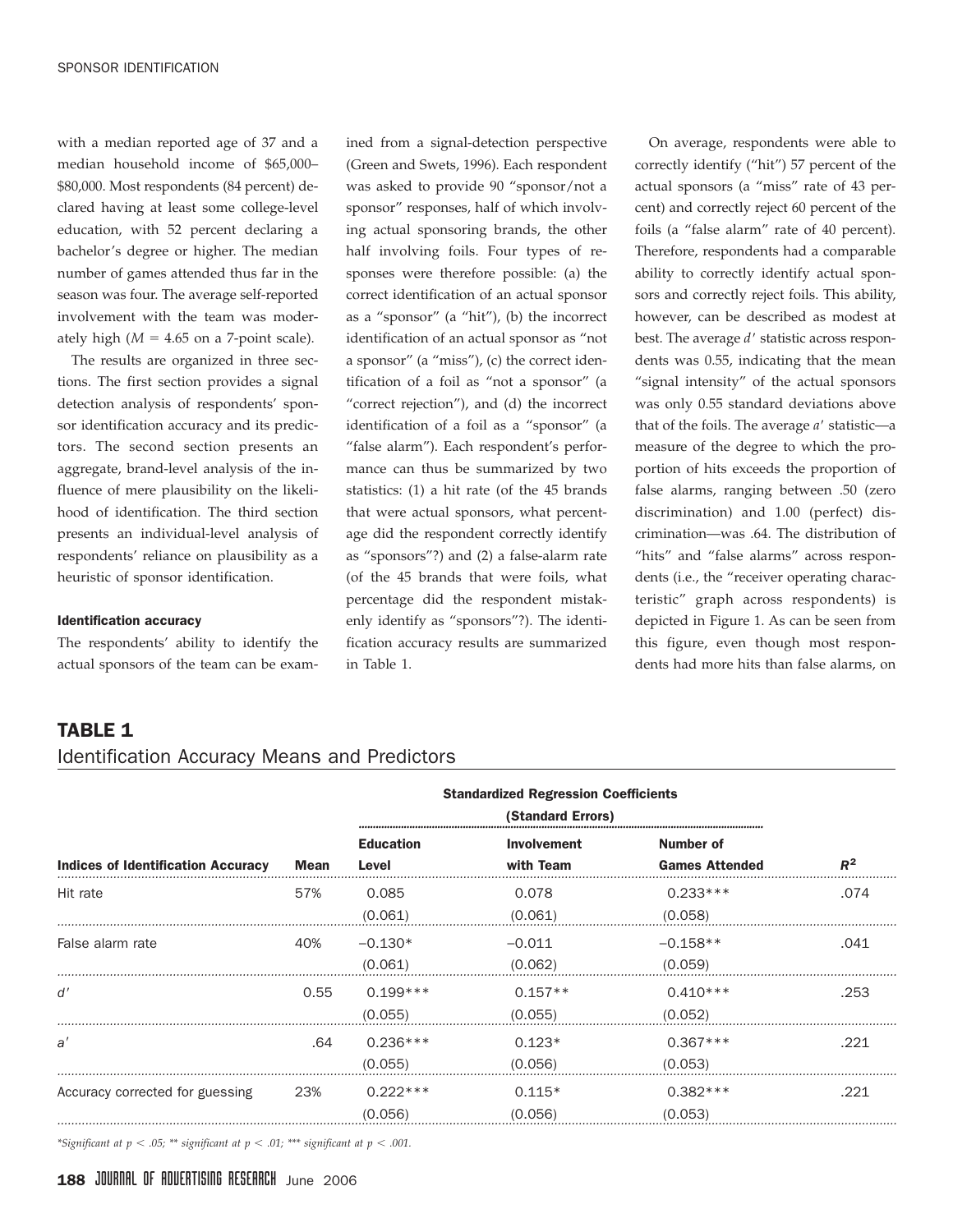On average, respondents were able to correctly identify ("hit") 57 percent of the actual sponsors (a "miss" rate of 43 percent) and correctly reject 60 percent of the foils (a "false alarm" rate of 40 percent).

average, they had a relatively weak ability to discriminate the actual sponsoring brands from the foils. Based on a measure of accuracy corrected for guessing suggested by Hilgard (see Srull, 1984), on average, respondents were able to correctly identify only 23 percent of the sponsors. Although this measure was originally developed for assessing memory accuracy in free recall tasks (Srull, 1984), it has also been used in recognition tasks (see Adaval and Wyer, 2004). If we consider the probability of hit  $(p[hit])$  to be an uncorrected measure of memory accuracy



**Figure 1** Distribution of "Hits" and "False Alarms" across **Respondents** 

and the probability of false alarm ( *p*[false alarm]) to be an estimate of the magnitude of guessing, a measure of accuracy corrected for guessing is given by the following ratio:

#### Corrected accuracy

$$
= \frac{p[\text{hit}] - p[\text{false alarm}]}{1 - p[\text{false alarm}]}.
$$

This result provides further field evidence that people's ability to correctly identify event sponsors is rather poor, even among sports fans attending live events. [Recall that only the data provided by those respondents who answered at least 70 of the 90 identification questions (i.e., the more diligent respondents) are included in these analyses. When analyses are extended to the entire sample, the rate of accuracy drops to chance levels (hit rate  $= 56.9$  percent and false alarm rate  $=$ 57.9 percent).]

To gain insight into the determinants of respondents' identification performance, each measure of identification accuracy was entered as a dependent variable in a multiple regression with three predictors: (a) the respondent's education level, (b) the respondent's self-reported involvement with the team, and (c) the number of games attended thus far in the season. The standardized regression coefficients (betas) are also reported in Table 1. Education level, involvement, and number of games attended all had significant positive influences on *d*' , *a*' , and the corrected accuracy score, with the number of games attended being the strongest predictor. When identification performance was decomposed into hits versus false alarms, the number of games attended again emerged as the strongest predictor. As would be expected, the number of games attended—which was presumably correlated with the respondent's exposure to information about the sponsors—had a strong positive influence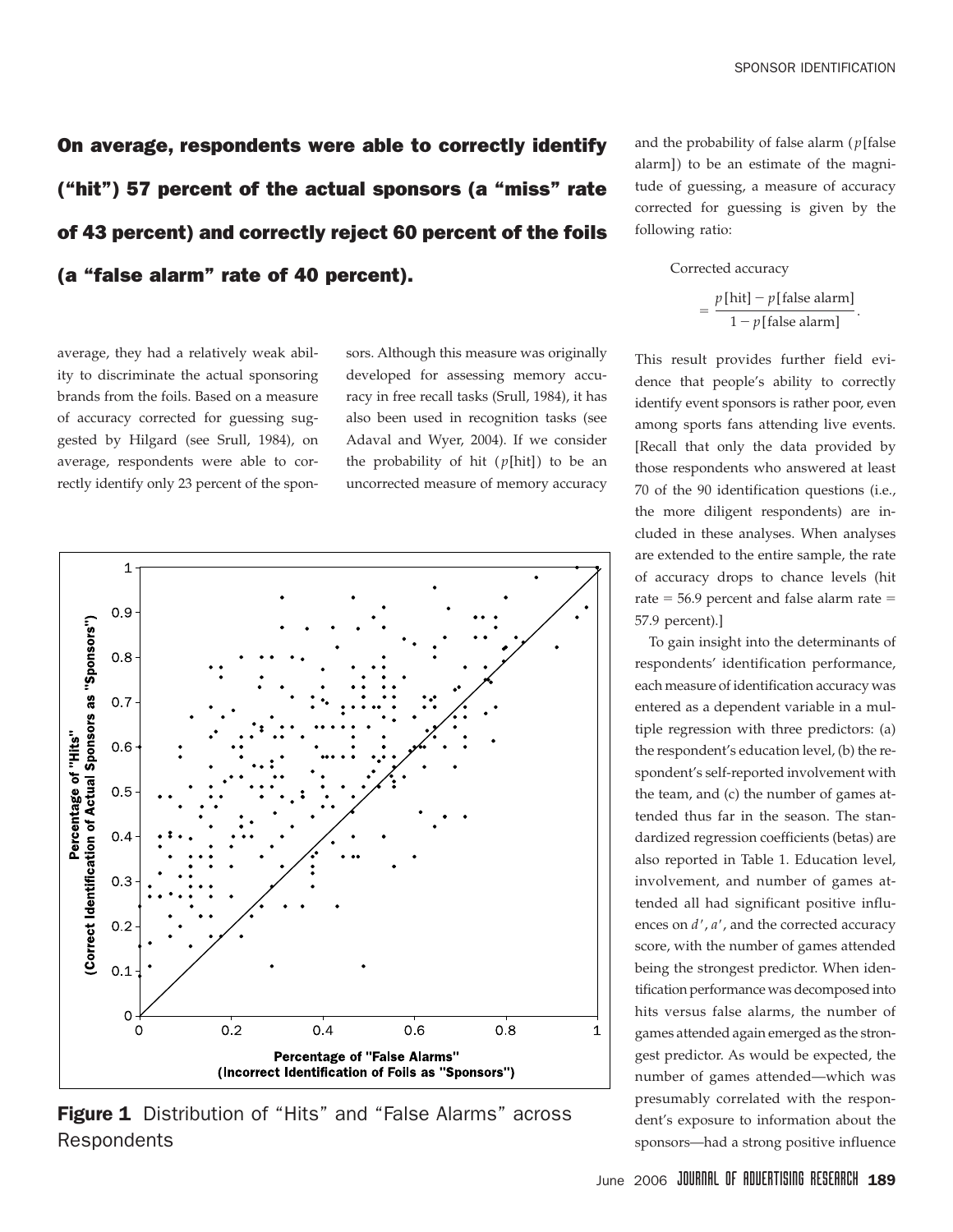on the probability of hits. More interestingly, the number of games attended also decreased the probability of false alarms. In other words, exposure to information about the sponsors not only increased the chance of identifying the sponsors correctly, but also increased the ability to screenout the nonsponsors. Memory traces for event-sponsor associations seem to be perceived as diagnostic of both sponsorship and nonsponsorship. It is also interesting that the probability of false alarms also decreased as a function of the respondents' education level, suggesting that better educated respondents were more discriminating toward the nonsponsors, even though their ability to identify actual sponsors (their probability of hits) was not higher. Overall, involvement with the team was the weakest of the three predictors of identification accuracy.

There was no evidence of a curvilinear relationship between involvement and identification accuracy, unlike in Pham (1992). We believe that when exposure to the event is open (i.e., people are free to attend or not attend, watch or not watch), the overall effect of audience and viewer involvement on memory for the sponsors is generally positive. However, when exposure to the event is held constant, as it was in the Pham (1992) study, the relationship may become curvilinear (inverted-U) for sponsors that are *peripheral* to the audience's or viewers' focus of attention (e.g., the sponsors appearing on signage around a soccer or baseball field). For sponsors appearing *closer* to the audience's or viewers' focus of attention (e.g., on the athletes' clothing or on F1 racing cars), the effects of involvement are probably generally positive.

# Aggregate-level analyses of the effects of plausibility

To assess whether respondents' identification judgments were influenced by the mere plausibility of the brands as sponsors, we first examined the aggregate relationship between the plausibility scores of each brand, as assessed in the pretest, and the probability that the brand was (correctly or incorrectly) identified as a sponsor in the main study. (Given that different sets of respondents generated the plausibility scores and the sponsor identification responses, any observed relationship between the two sets of observations is a conservative estimate of the true population-level relationship between mere plausibility and brand identification as a sponsor.) This relationship is depicted in Figure 2 for actual sponsors and for foils, separately.

As can be seen from the figure, there was a strong linear relationship between the sheer plausibility of the brands as sponsors, as assessed by respondents in the pretest, and the probability that they were identified as sponsors by a different set of respondents in the main study  $(b =$ 0.062,  $t = 4.77$ ,  $p < .0001$ ,  $R^2 = .21$ ). This relationship held for both actual sponsors  $(b = 0.070, t = 4.22, p < .0001, R<sup>2</sup> = .29)$ and for foils ( $b = 0.074$ ,  $t = 6.02$ ,  $p <$ .0001,  $R^2 = .46$ ), and was slightly but not significantly stronger for the latter  $(t < 1)$ . Therefore, although in this study there was no correlation between the plausibility (prominence, relatedness, general involvement in sponsorship) of the brands and whether they were actual sponsors  $(r = -.14, n.s.),$  respondents' sponsor identification judgments were clearly influenced by the general plausibility of the brands as sponsors. In fact, in predicting the probability that a given brand was identified as a sponsor, the brands' plausibility was as good a predictor  $(R^2 = .21)$ as the fact that the brand was actually a sponsor or not  $(R^2 = .21)$ . This result provides field-level confirmation that sponsor identification responses are not based purely on recollection and involve a substantial degree of constructive processes that capitalize on general characteristics of the brands such as their perceived relatedness, prominence, and general involvement in sponsorship (Johar and Pham, 1999; Pham and Johar, 2001). The finding that the influence of plausibility was equally strong for actual sponsors and for foils seems to challenge Johar and Pham's (1999) speculation that these constructive processes are invoked in a hypothesis-testing manner to confirm the validity of existing memory traces for the event-sponsor associations.

# Individual-level analyses of identification processes

To gain individual-level insights into the processes that respondents used to generate

Sponsor identification responses are not based purely on recollection and involve a substantial degree of constructive processes that capitalize on general characteristics of the brands such as their perceived relatedness, prominence, and general involvement in sponsorship.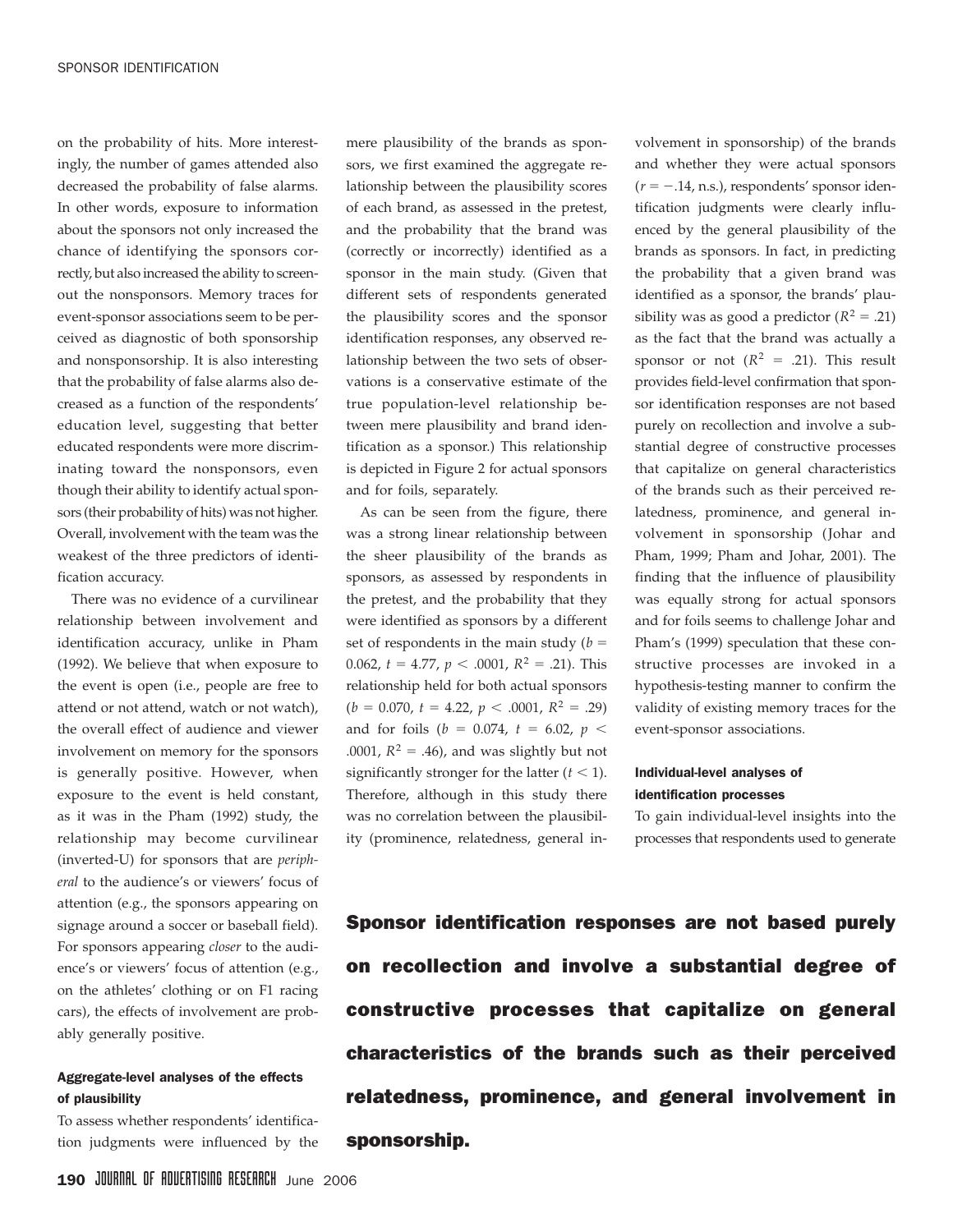

Figure 2 (A) Actual Sponsor Brands; (B) Foil Brands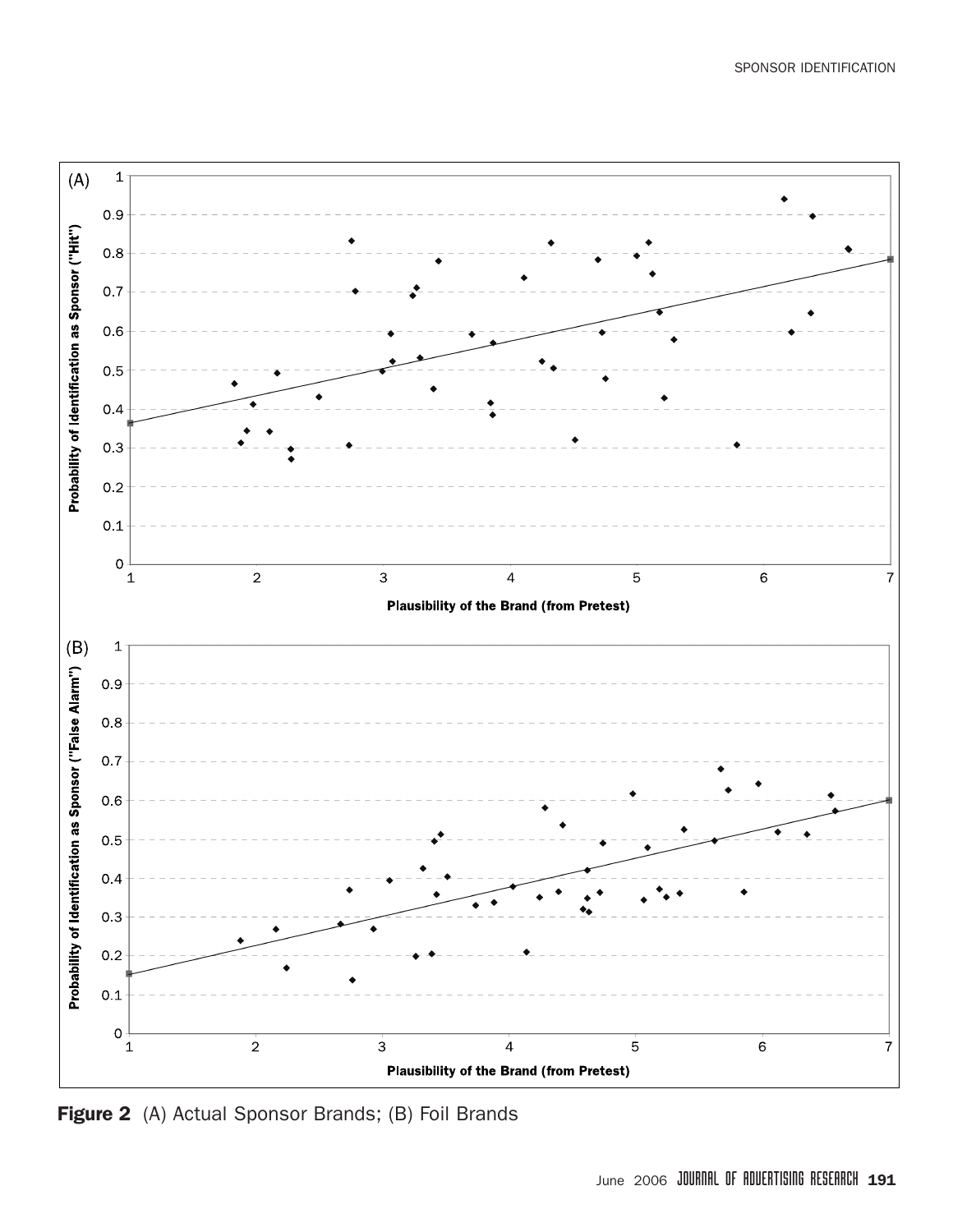their responses, the following logistic regression model was fitted for each respondent across the 90 identification responses provided:

$$
Identification_i = \alpha + \beta_1 \text{Sponsorship}_i
$$

 $+ \beta_2$  Plausibility<sub>i</sub>

 $+ \beta_3$  Sponsorship<sub>i</sub>

 $\times$  Plausibility<sub>*i*</sub> +  $\varepsilon$ ,

where

 $i =$  brand (1 to 90)

- $Identification = respondent's response$ (coded 1 if the brand was identified as a sponsor and 0 if it was identified as a nonsponsor)
- Sponsorship  $=$  whether the brand was an actual sponsor or a foil (contrast-coded 1 if it was an actual sponsor and  $-1$  if it was a foil)
- Plausibility  $=$  judged plausibility of the brand as assessed in the pretest (standardized with a mean of 0 and a standard deviation of 1).

In this model,  $\beta_1$  thus captures the degree to which an individual respondent was able to discriminate the true sponsors from the foils controlling for their plausibility. Conceptually, this coefficient should reflect mostly the degree to which respondents were able to access memory traces of the event-sponsor associations. However, it is also conceivable that this coefficient captures some undetermined process that also leads to correct identification independent of actual recollection and of mere plausibility. Coefficient  $\beta_2$  captures how much the respondents were influenced by the mere plausibility of the brand as a sponsor, controlling for whether it was an actual sponsor. Finally,  $\beta_3$  captures the degree to which the influence of plausibility was more or less pronounced for actual sponsors versus nonsponsors.

The model converged for 302 respondents (out of 316). Of these, 51 percent (155/302) had actual-sponsorship  $(\beta_1)$ coefficients significant at the .05 level and 60 percent (185/302) at the .10 level. As would be expected, all but a few of those respondents with reliable actualsponsorship coefficients (151 out of 155 and 179 out of 185) had positive coefficients. The distribution of these  $\beta_1$  coefficient across respondents is depicted in Figure 3A. Note that these respondents were not necessarily very accurate. A significantly positive coefficient for actualsponsorship  $(\beta_1)$  only indicates that a respondent was able to detect actual sponsors above chance. More interesting is the distribution of the plausibility  $(\beta_2)$  coefficients across respondents, which is depicted in Figure 3B. As can be seen from the figure, this distribution was strongly skewed toward positive coefficients. Fiftysix percent (170/302) had plausibility coefficients significant at the .05 level and 64 percent (194/302) at the .10 level. Of those with reliable plausibility coefficients, the vast majority (168 out of 170 and 191 out of 194) again had positive coefficients. The reliance on plausibility was therefore widespread across respondents, rather than restricted to a small set of respondents.

Table 2 summarizes the *joint* distribution of the actual-sponsorship and plausibility coefficients across respondents. A majority of respondents (54.6 percent) had

only one or the other coefficient significantly positive at the .05 level, suggesting that they were using only one mechanism to identify the sponsors. Of these, slightly more relied on plausibility alone (29.8 percent) than did on actual-sponsorship alone (24.8 percent). A quarter of the respondents (24.8 percent) had *both* coefficients significantly positive at the .05 level, suggesting that they were using a combination of plausibility-based inferences and pure recollection to identify the sponsors. Note that this finding does not mean that these respondents were using this particular combination of processes on *every* trial (which would be captured by the interaction  $[\beta_3]$  coefficient, as discussed below). Rather, this finding indicates that these respondents relied on these two types of processes *across* trials. For 18.5 percent of the respondents neither coefficient was significant, suggesting that they were engaging in some random-like form of guessing. The remaining few respondents (2 percent) had one or the other coefficient significantly negative.

If, as suggested by Johar and Pham (1999; Pham and Johar, 2001), heuristics of sponsor identification are invoked in a hypothesis-testing fashion as a means to validate existing memory traces for the sponsors, one would predict positive interactions between plausibility and actual sponsorship  $(\beta_3)$ . The "simple effect" of plausibility should be stronger for actual sponsors than for foils. Contrary to this prediction (and consistent with the aggregate results), only few respondents exhibited such interactions. Only 3 percent of the respondents (9/22) had interaction coefficients significant at the .05 level and 7 percent (22/302) at the .10 level. Moreover, for some of them (1 of the 9 and 7 of the 22), the interaction was in fact negative. We provide a possible explanation for this discrepancy with the earlier Johar and Pham results in the discussion.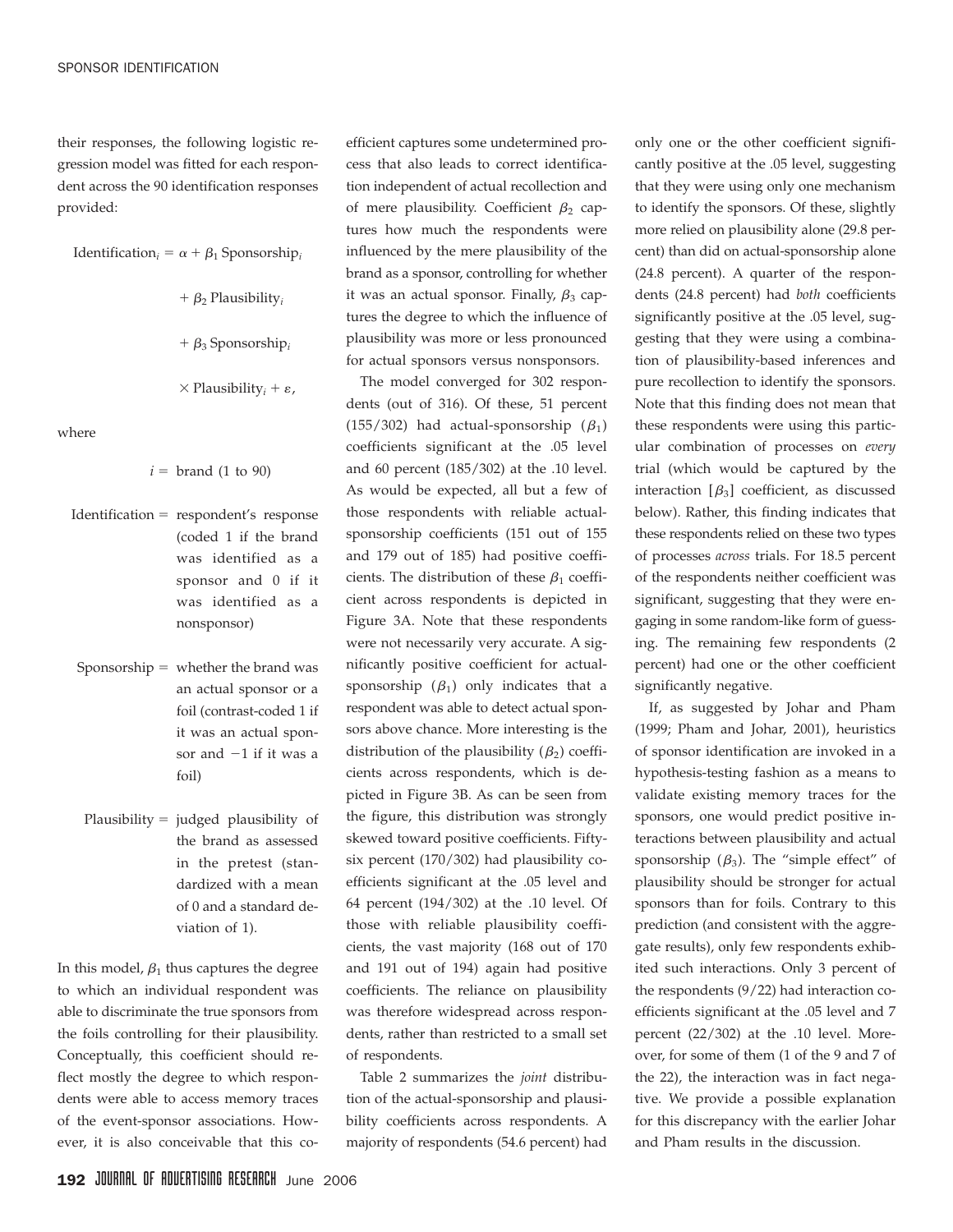

Figure 3 (A) Distribution of Actual Sponsorship Beta Coefficients across Respondents; (B) Distribution of Individual Plausibility Beta Coefficients across Respondents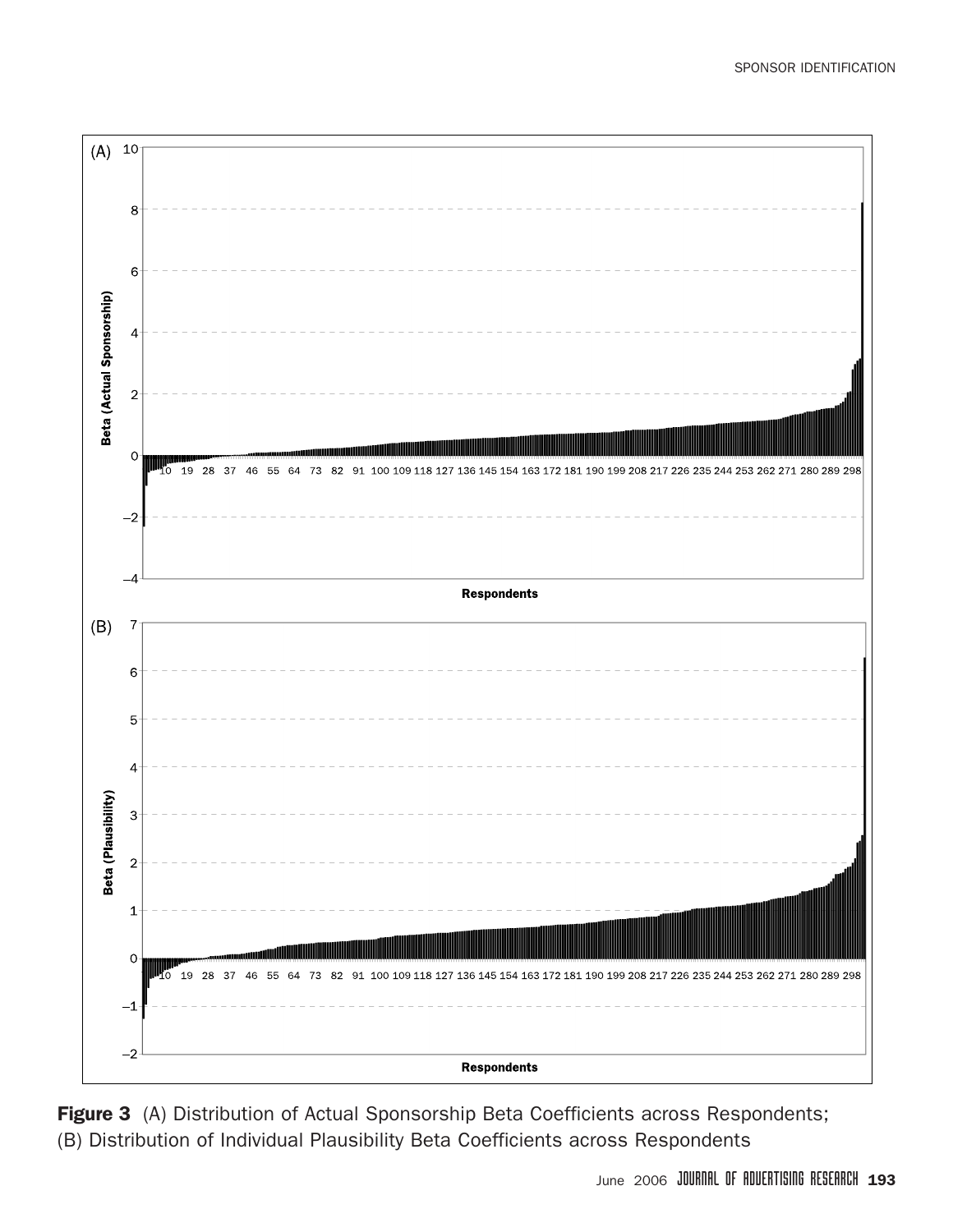# TABLE 2

# Distribution of Individual Plausibility and Actual Sponsorship Weights across Respondents

|                                          | <b>Coefficients for Actual Sponsor Status</b> |                      |                      |             |
|------------------------------------------|-----------------------------------------------|----------------------|----------------------|-------------|
|                                          |                                               | <b>Significantly</b> | <b>Significantly</b> |             |
|                                          | <b>Nonsignificant</b>                         | <b>Positive</b>      | <b>Negative</b>      |             |
| <b>Coefficients for Plausibility</b>     | at $\alpha = .05$                             | at $\alpha = .05$    | at $\alpha = .05$    | Total       |
| Nonsignificant at $\alpha$ = .05         | 56 (18.5%)                                    | 75 (24.8%)           | $1(0.3\%)$           | 132 (43.7%) |
| Significantly positive at $\alpha$ = .05 | 90 (29.8%)                                    | 75 (24.8%)           | $3(1.0\%)$           | 168 (55.6%) |
| Significantly negative at $\alpha$ = .05 | $1(0.3\%)$                                    | $1(0.3\%)$           | 0 (0%)               | $2(0.7\%)$  |
| Total                                    | 151 (50.0%)                                   | 147 (48.7%)          | 4(1.3%)              | 302 (100%)  |

To further document the idea that the effects of brand plausibility on sponsor identification arise from a strategic reliance on a plausibility heuristic, we tested the consistency of respondents' weighting of plausibility as follows. We randomly split the 90 brands into two sets of 45 brands (with balanced numbers of actual sponsors and foils) and fitted, for each respondent, the same logistic regression model as shown above, but for each set of 45 brands, separately. We then examined the correlations among the coefficients uncovered for the two sets of brands across respondents. The plausibility coefficients obtained for one set of brands were strongly correlated with the plausibility coefficients obtained for the other set of brands  $(r = .74, p < .0001)$ . This high correlation indicates that respondents were in fact quite consistent in how much they were influenced by the plausibility of two nonoverlapping sets of brands. This finding is consistent with the idea that the effects of plausibility were driven by a strategic reliance on plausibility heuristic rather than a more ad hoc mechanism.

#### **DISCUSSION**

#### Limitations of the research

We should acknowledge the limitations of the research. The study's generalizability remains modest even if the study was conducted in the field. The study examined sponsor identification in a single domain (minor league baseball), a single geographical market (Memphis), and a single setting (Redbirds game attendees of that season). The field setting obviously did not allow the same degree of experimental control as in a lab experiment. In addition, the correlations between prominence and relatedness constrained us to use a plausibility index. This did not allow for a finegrained analysis of each of the two heuristics of identification. Moreover, the use of the plausibility heuristic was estimated by combining identification judgments from one set of respondents with the prominence and relatedness ratings of another set of respondents. Theoretically, the use of different sets of respondents should make our estimates of reliance on plausibility conservative. However, if feasible, one would prefer to obtain all the judgments from the same set of respondents.

Since this study was conducted, some shifts in media spending have crowded the sponsorship playing field. Corporate promotional dollars invested in sponsorships has been growing at a rate of 15 percent while other advertising and media expenditures have slowed (Vranica, 2005). While some organizations have continued to take on as many sponsors as will give them money, others have opted for a "less is more" strategy that limits the number of sponsors they will accept (see Clarke, 2004). Consequently, in some settings, individuals may be exposed to greater levels of clutter than exhibited in this field study. In other cases, the strategic aim of the organization to minimize clutter for its sponsors may result in improved identification accuracy. Future research examining the effects of these strategies would provide insight into our understanding of information processing of sponsorships. All these limitations notwithstanding, the results seem to suggest the following implications.

## Identification accuracy and its correlates

The level of sponsor identification accuracy (i.e., the "hits") observed in this study was modest at best. While not totally new, this finding is noteworthy. Recall that, unlike in previous studies, the data came from a sample of real sports fans that were tested at the event venue (albeit out of sight of the sponsors' signage). Moreover, only the responses of those who completed most of the test—presumably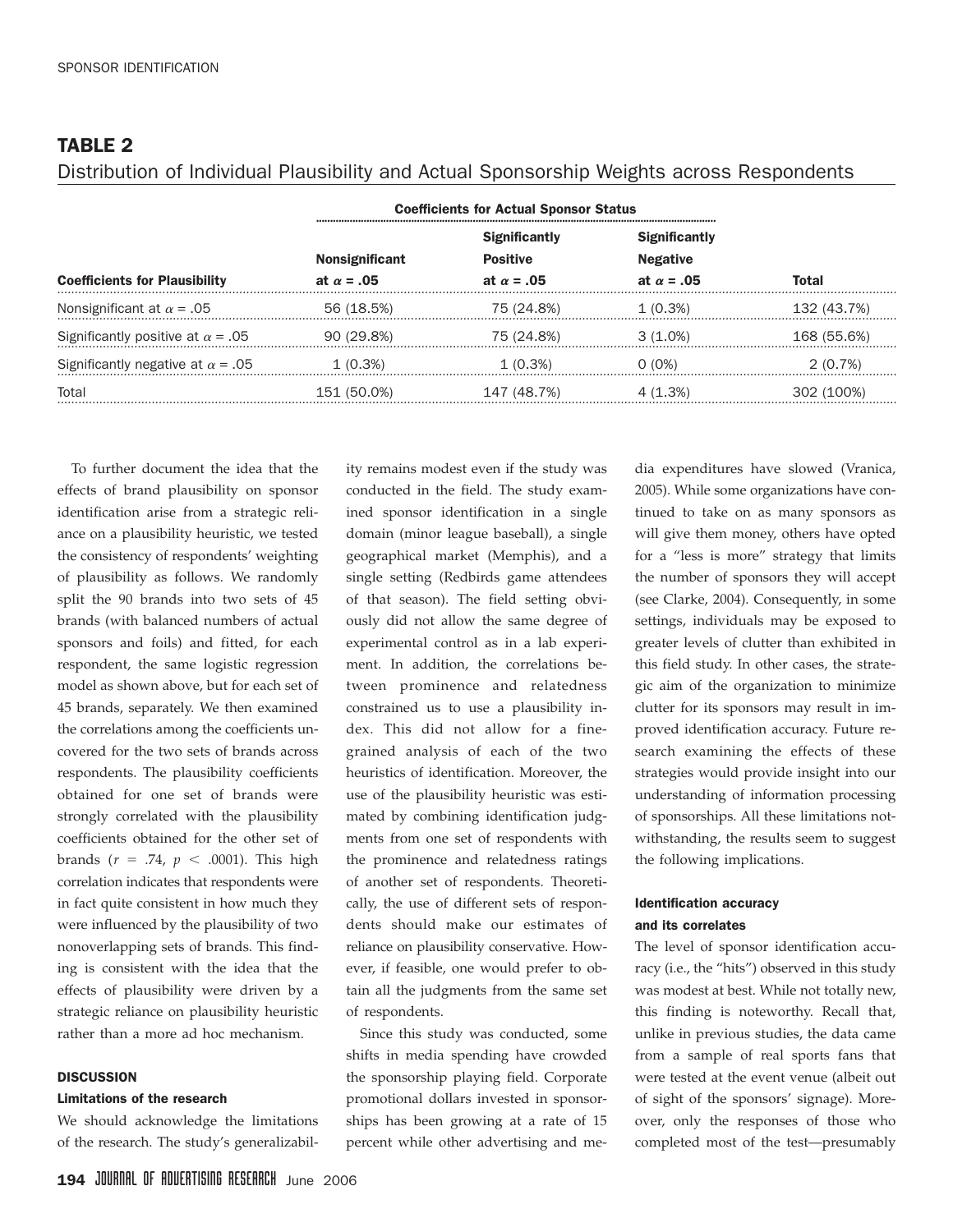the most diligent respondents—were analyzed. That identification accuracy remained relatively modest, even among this self-selected group of presumably involved consumers, provides additional evidence of the seriousness of the sponsor misidentification problem. Widespread misidentification hurts not only the legitimate sponsors, but also the properties (e.g., events, teams, causes) that seek to attract sponsors. Should sponsor misidentification remain widespread, it will become increasingly difficult for the properties to justify the sponsorship fees that they seek.

There was also evidence, however, that identification accuracy increased with the number of games that the fan attended. This should be somewhat reassuring for sponsors and properties. This suggests that identification accuracy *can* be improved, for instance, by providing additional media exposure to the event-sponsor associations. Sponsor identification will be more accurate when the name of the sponsor can be directly retrieved from memory as a result of strong encoding. For nonsponsors, on the other hand, no memory trace of the sponsorship exists (unless they use some "ambush" marketing tactics; see Sandler and Shani, 1989), but these brands may still be credited with sponsorship if they are plausible sponsors of a property.

Sponsors have the opportunity to make more substantive impressions from each exposure by investing at higher sponsorship levels. Anchor sponsorships in sports and entertainment settings typically translate into the largest signage in the most prominent locations in the venue, accompanied with commensurate media time (radio and TV spots) and hospitality (tickets and suites). Figure 4 depicts the relation between identification accuracy and the level of sponsorship investments by the property's various sponsors. (The actual dollar costs of each sponsorship



Figure 4 Rate of Sponsor Identification According to Levels of Sponsorship Expenditure

investment are not reported here for corporate privacy reasons.) Not surprisingly, the level of identification generally increases as the level of sponsorship expenditures increases  $(r = .495, p < .01)$ : sponsors who spent more on the property were generally more likely to be correctly identified. However, Figure 4 also shows that there was also substantial variation around this overall trend, suggesting that sponsor expenditure (and presumably exposure) was only moderately predictive of eventual identification and credit (the overall  $R^2$  was only 0.245). The relationship between expenditure and identification becomes even weaker if all respondents—as opposed to the top 79 percent most diligent—are included in the analysis. When the level of sponsorship investment and the mere plausibility of the sponsor are considered jointly as predictors of identification accuracy, plausibility is a better predictor ( $\beta$  = .431, *t* = 3.14,  $p < .01$ ) than investment level ( $\beta$  =

.304,  $t = 2.22$ ,  $p < .05$ ) and together explain 39.4 percent of identification accuracy. These analyses suggest that sponsors may be able to overcome *some* lack of plausibility by the sheer force of spending. However, plausibility is absolutely critical.

Not unlike other sports and entertainment venues, those sponsors that spent the most in this setting were also prominent brands (e.g., Coke, Budweiser, and nearby Sam's Town Casino). Consequently, it is not clear that implausible brands could generate high levels of identification accuracy even if spending increased to the highest levels—as the incongruity between brand and sponsorship level may cause individuals to not properly encode the association. Given the results found here, organizations may do better to expend resources in brand activation that increases the plausibility via a relatedness route rather than (or in addition to) raising the sponsorship level. Rolaids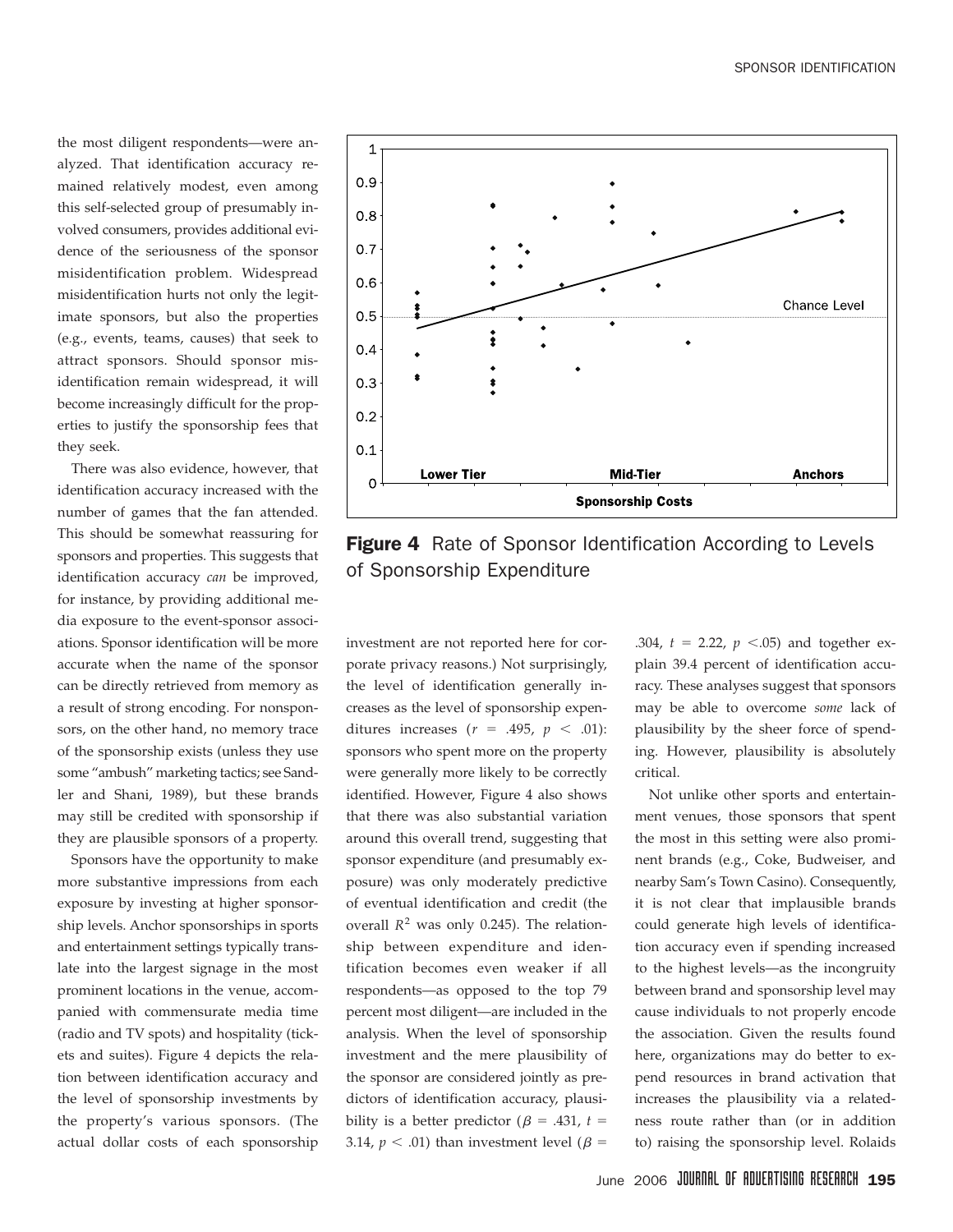# Sponsor expenditure (and presumably exposure) was only moderately predictive of eventual identification and credit.

(antacids) has made its name an integral part of Major League Baseball by sponsoring the annual Rolaids Relief Pitcher of the Year award. One of the highest accuracy levels at the Memphis Redbirds belonged to a midlevel sponsor, Hunter Fans, who sponsored the "Hunter Fan of the Game." In-between an inning at each game, a lucky fan was presented a Hunter ceiling fan by the Redbirds' roaming DJ and broadcast live on the video scoreboard.

#### Sponsor identification revisited

Our main objective, however, was to clarify how sponsor identification (or misidentification) operates in a real field setting. Consistent with previous experimental results, there was evidence of a substantial amount of construction in the fans' identification responses. In fact, both aggregatelevel and individual-level results suggest that the fans' identification responses were driven more by a heuristic of mere plausibility than by a direct recollection of the actual sponsors. Reliance on this heuristic was not limited to a few respondents but indeed very widespread. Note that the term heuristic in this article does not suggest a "shortcut" to judgments; rather, consumers use these inference rules only if direct retrieval fails. In this sense, they are conditional heuristics. The widespread reliance of such heuristics has theoretical as well as substantive significance. Theoretically, this finding highlights the importance of treating sponsor identification—and, more generally, the identification of any source of marketing communication—as a judgment task, as opposed to a strict memory task. Substantively, the widespread use of such

heuristics suggests that there is a substantial amount of *systematic* (as opposed to random) error in existing estimates of sponsor identification. Existing industry practices do not appear to account for this systematic error, either in terms of how sponsorship strategies (e.g., which property should a company sponsor) are designed or in terms of how sponsorship effectiveness is assessed (see IEG, 2000). Market research analyses of sponsorship effectiveness should take into account the role of plausibility factors such as relatedness and prominence in producing apparent accurate sponsor identification. For example, a "related" company may not have much cause to celebrate if the seeming effectiveness of their sponsorship was driven primarily by educated plausibility guesses. In fact, the company might have obtained similar benefits even in the absence of actual sponsorship.

The results also qualify earlier propositions regarding how the heuristics of identification interact with the person's recollection of the sponsor. Johar and Pham (1999; Pham and Johar, 2001) suggested that these heuristics may be used in a process of hypothesis testing (see Klayman and Ha, 1987). Specifically, respondents may use a brand's relatedness or prominence to verify their possibly vague recollections of the actual sponsors (or use their recollections of the sponsors to verify hypotheses based on relatedness or prominence). If this hypothesis-testing process does take place, positive identification should be higher among brands that are *both* actual sponsors and prominent or related—a pattern that Johar and Pham (1999; Pham and Johar, 2001) did observe. However, these authors' inferences were based on *average* identification responses across respondents. Our disaggregate analyses suggest that, in fact, only few respondents used the hypothesis-testing process described by Johar and Pham. A greater number of respondents seemed to use plausibility *independently* of their recollections.

In conclusion, the findings of this study provide additional field-level evidence that accurate sponsor identification is problematic and that identification responses often reflect no more than mere judgments of plausibility (if not quasi-random guesses). Sponsors should bear these results in mind in making their sponsorship decisions and in interpreting research results on sponsorship effectiveness. Pham and Johar (2001) recently offered several practical recommendations for current and potential sponsors, which we adapt here.

- 1. Actual sponsors that are plausibly related to the sponsored property are more likely to be correctly identified and recognized. However, there is a risk that they overestimate the true effectiveness of their sponsorship because a fraction of the "correct" identification responses may in fact be due to educated plausibility guesses. To obtain a more accurate measure of the true effectiveness of their sponsorship, we recommend that such sponsors include other equally plausible brands as foils in surveys of sponsor identification.
- 2. Sponsors that are not plausibly related to the sponsored property are less likely to be properly identified. To overcome this disadvantage, we recommend that they invest extra resources in marketing communication (e.g., TV advertising) around the property to reinforce their association to the property. In addition, they may consider focusing part of their messages in creating a sense of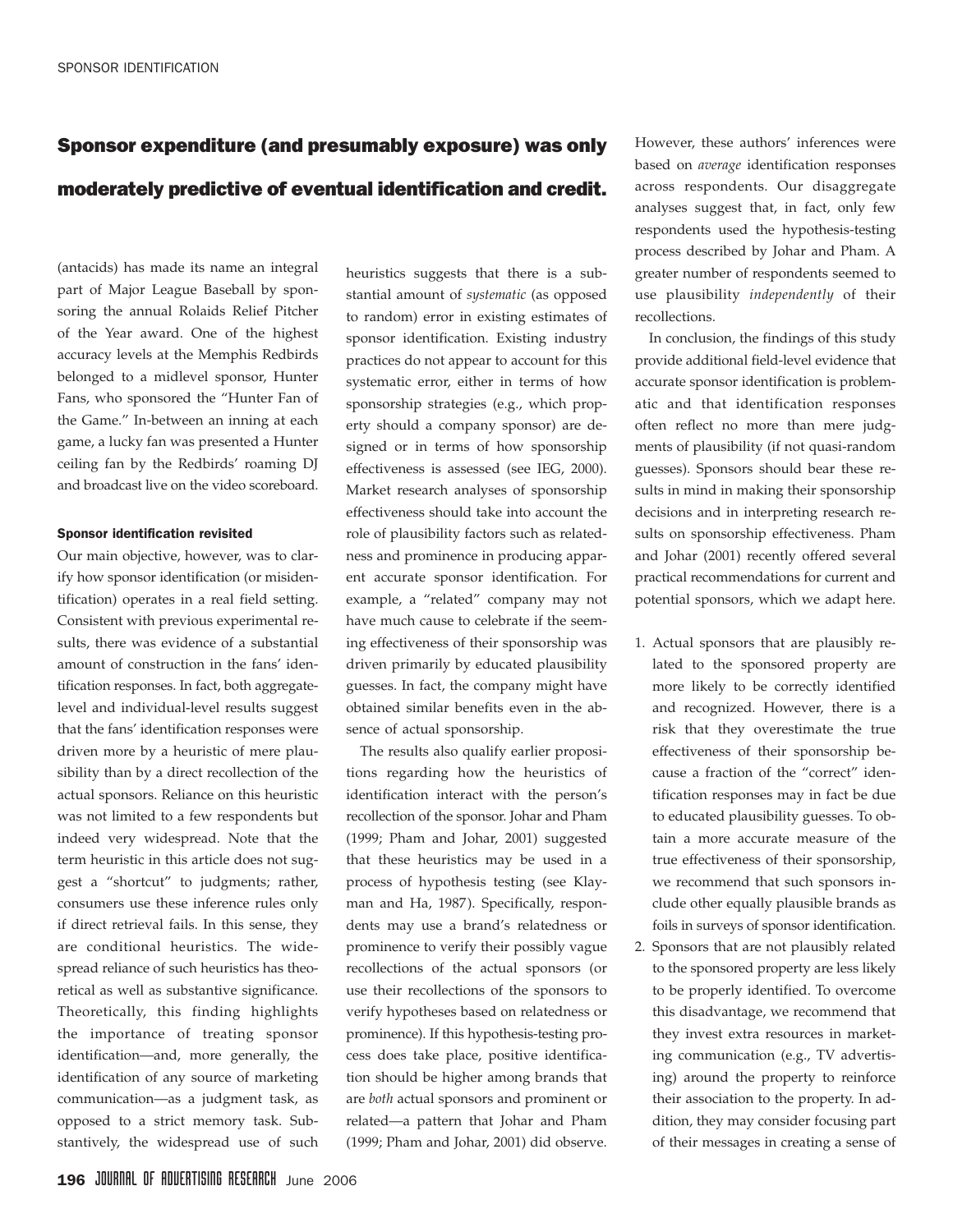logical connection between their brand and the property. For example, a computer network software company that may not be very plausibly related to an athletic sports property (e.g., a soccer cup) could use connection-building messages such as "The Software Company that Links All Soccer Fans Together." "Implausible" sponsors should also plan and take preventive measures to protect against ambush marketing from other companies that are more plausibly related to the property. Still, overall, candidate sponsors should probably avoid properties to which they are not plausibility related.

- 3. Interestingly, our research also identifies the situations in which the ethically questionable practice of ambush marketing is likely to be more effective. Specifically, ambush marketing is likely to be the most effective when there is a high plausibility relation between the property and the ambush marketer. When the relation is intuitively less plausible, ambushes are likely to be ineffective.
- 4. Finally, some companies may find out that they are often incorrectly identified with certain properties that they do *not* actually sponsor. These systematic misidentifications ("false alarms") may reveal a strong plausibility relation between the company and the property. Such companies may use these "false alarms" as a means of identifying which properties they should consider sponsoring. **The**

**GITA VENKATARAMANI JOHAR (Ph.D., 1993, New York** University) is a professor of business at the Graduate School of Business of Columbia University. Her research interests are in the area of persuasion, especially consumer responses to marketing communications and interpersonal influence attempts, and in the area of consumer motivation and self-regulation. Her research has appeared in the

................................................................................................

*Journal of Consumer Research*, the *Journal of Marketing Research*, the *Journal of Consumer Psychology*, the *Journal of Experimental Psychology*, *Organizational Behavior and Human Decision Processes*, *Personality and Social Psychology Bulletin*, *Public Opinion Quarterly*, and *Social Cognition*. She has also coauthored a review chapter on consumer psychology in the *Annual Review of Psychology*.

................................................................................................

MICHEL TUAN PHAM (Ph.D., 1994, University of Florida) is a professor of business at the Graduate School of Business of Columbia University. His research interests relate to the role of affect, feelings and emotion in judgment and decision making, the motivational analysis of consumer behavior, and the mechanics of persuasion under limited processing resources, including through event sponsorship. His previous research has appeared in the *Journal of Consumer Research*, the *Journal of Marketing Research*, *Organizational Behavior and Human Decision Processes*, the *Journal of Consumer Psychology*, the *Journal of Economic Psychology*, *Marketing Letters*, and *Recherche et Applications en Marketing*, among other journals.

KIRK L. WAKEFIELD (Ph.D., 1991, Saint Louis University) is the chair and an associate professor of marketing in the Hankamer School of Business at Baylor University. Among other things, his research interests focus on consumer decision making in utilitarian versus hedonic consumption contexts, particularly as it relates to sports and entertainment venues. Dr. Kirk's work has appeared in the *Journal of Leisure Research*, the *Journal of Retailing*, *Psychology & Marketing*, the *Journal of Sport Management*, the *Journal of Personal Selling & Sales Management*, among other journals.

................................................................................................

#### REFERENCES

ADAVAL, R., and R. S. WYER, JR. "Communicating about a Social Interaction: Effects on Memory for Protagonists' Statements and Nonverbal Behaviors." *Journal of Experimental Social Psychology* 40, 4 (2004): 450–65.

BEATTY, S. G. "Public is Confused on Olympic Sponsors." *The Wall Street Journal*, February 18, 1998.

Clarke, S. "Dick Emery Closes the Window on Advertisers: Of Course Viewers Will Like Shorter Breaks between Programmes. But Advertisers? If It Boosts Recall They Will, Argues UK TV's Chief Executive. *Financial Times*, February 3, 2004.

Cunneen, J., and M. J. Hannen. "Intermediate Measures and Recognition Testing of Sponsorship Advertising at an LPGA Tournament." *Sports Marketing Quarterly* 2, 1 (1993): 47–56.

d'Astous, A., and P. Bitz. "Consumer Evaluations of Sponsorship Programmes." *European Journal of Marketing* 29, 12 (1995): 6–22.

GREEN, D. M., and J. A. SwETS. *Signal Detection Theory and Psychophysics*. New York: Wiley, 1996.

GROHS, R., U. WAGNER, and S. VSETECKA. "Assessing the Effectiveness of Sports Sponsorships—An Empirical Examination." *Schmalenbach Business Review: ZFBF* 56, 2 (2004): 119–38.

Gwinner, K. P., and K. R. Swanson. "A Model of Fan Identification: Antecedents and Sponsorship Outcomes." *Journal of Services Marketing* 17, 3 (2003): 275–94.

FISHER, R. J., and K. L. WAKEFIELD. "Factors Leading to Group Identification: A Field Study of Winners and Losers." *Psychology and Marketing* 15, 1 (1998): 23–40.

HUTCHINSON, J. W., W. A. KAMAKURA, and J. G. LYNCH. "Unobserved Heterogeneity as an Alternative Explanation for 'Reversal' Effects in Behavioral Research." *Journal of Consumer Research* 27, 2 (2000): 324–44.

IEG. "Research on Recall Rates Raises Flags for Sponsors." *IEG Sponsorship Report* 19, 3 (2000).

JOHAR, G. V., and M. T. PHAM. "Relatedness, Prominence, and Constructive Sponsor Identification." *Journal of Marketing Research* 36, 3 (1999): 299–312.